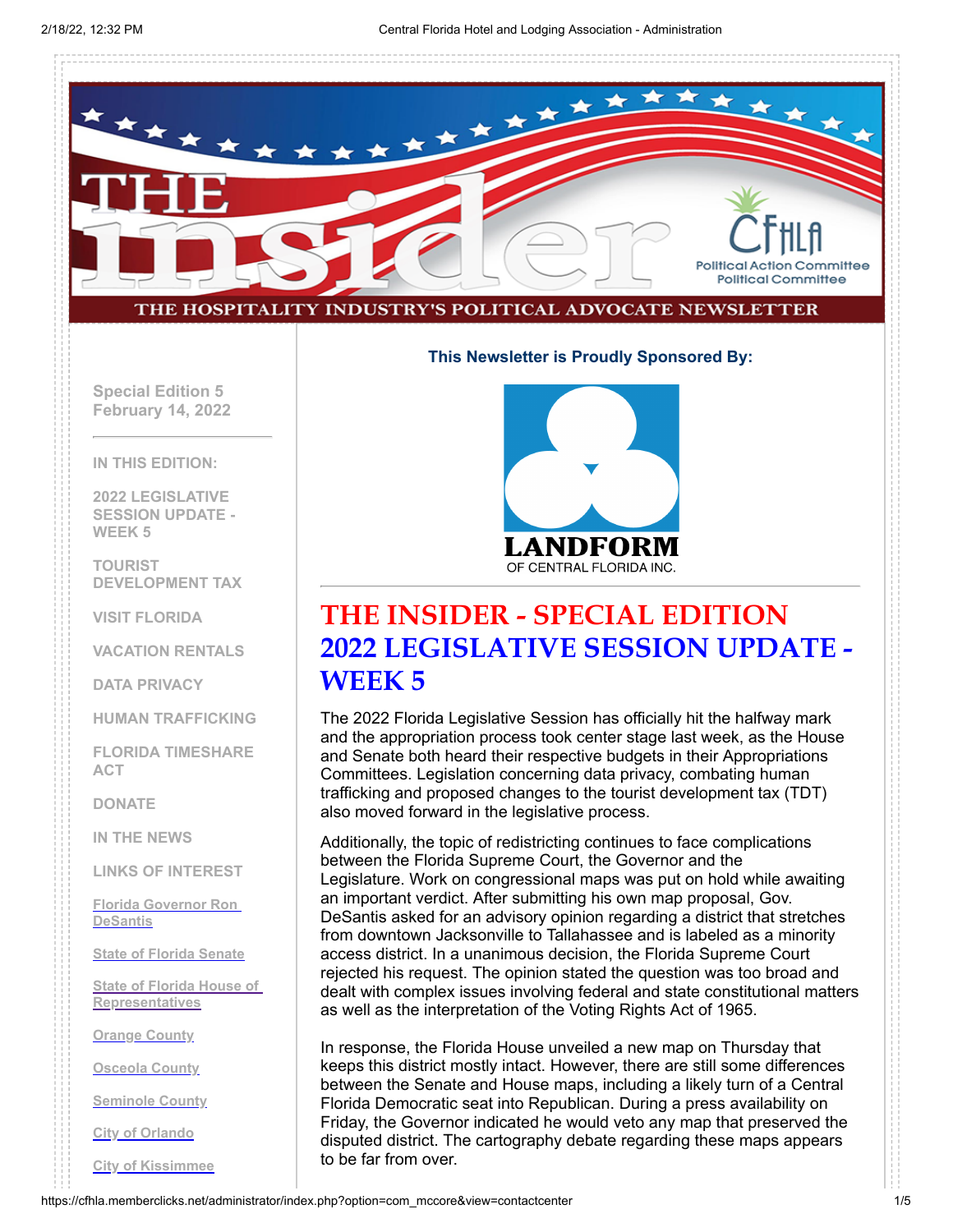2/18/22, 12:32 PM Central Florida Hotel and Lodging Association - Administration

**[City of Sanford](http://www.sanfordfl.gov/)** Lastly, lawmakers were successful in their second attempt to create a [rainy-day fund for the Governor's Office. In its final stop, the House](https://www.myfloridahouse.gov/Sections/Bills/floorvote.aspx?VoteId=20859&BillId=75814&SessionId=93&) **voted 95-22** for an Emergency Preparedness and Response Fund (**[SB 96](https://www.myfloridahouse.gov/Sections/Bills/billsdetail.aspx?BillId=75814&SessionId=93)**) at \$500 million. This bill allows the Governor to use these funds in the case of an emergency, before using other sources of money. The House bill sponsor, Rep. Trabulsy, expressed this measure will "give us time to respond to the emergency while protecting our power to appropriate and protect our reserve." The bill now awaits the approval from the Governor.

## **TOURIST DEVELOPMENT TAX (TDT)**

A bill in each chamber proposing changes to the Tourist Development Tax (TDT) statute that would remove a provision that would require a specific percentage of all tourist development tax revenues to be used to promote and advertise tourism.

**[HB 6075](https://www.myfloridahouse.gov/Sections/Bills/billsdetail.aspx?BillId=73902&SessionId=93)** - *Representative Eskamani* - **No action** taken in the House last week.

**[SB 1898](https://www.myfloridahouse.gov/Sections/Bills/billsdetail.aspx?BillId=76420&SessionId=93)** - *Senator Farmer Jr*. - **No action** taken in the Senate last week.

**[HB 673](https://www.myfloridahouse.gov/Sections/Bills/billsdetail.aspx?BillId=74794&SessionId=93)** - *Representative Shoaf* - The bill was **passed by a vote of [16-2](https://www.myfloridahouse.gov/Sections/Committees/billvote.aspx?VoteId=64616&IsPCB=1&BillId=74794&SessionId=93)** by the House Tourism, Infrastructure & Energy Subcommittee on **February 8, 2022** and now heads to the House Ways & Means Committee and Commerce Committee.

**[SB 1542](https://flsenate.gov/Session/Bill/2022/1542)** - *Senator Gainer* - **No action** taken in the Senate last week.

**CFHLA OPPOSES**

## **VISIT FLORIDA**

A bill filed in each chamber that revises the scheduled repeal date of Florida's Tourism Industry Marketing Corporation (VISIT FLORIDA) **until at least October 1, 2028**.

**[HB 489](https://www.myfloridahouse.gov/Sections/Bills/billsdetail.aspx?BillId=73966&SessionId=93)** - *Representative Cheney and Co-Sponsored by Representative Morales* - **No action** taken in the House last week. **The bill is now ready for a final vote on the House floor.**

**[SB 434](https://www.myfloridahouse.gov/Sections/Bills/billsdetail.aspx?BillId=73406&SessionId=93)** - *Senator Hooper* - **No action** taken in the Senate last week. The bill passed the full Senate, by a vote of [36-2](https://www.myfloridahouse.gov/Sections/Bills/floorvote.aspx?VoteId=20837&BillId=73406&SessionId=93&)**,** on February 3, 2022. The bill is now awaiting for the House to vote on their version of the bill.

As mentioned last week, Governor Ron DeSantis' budget recommendation included a \$50 million funding request for VISIT FLORIDA. Last week, the Senate and House released their initial budgets and both chambers have suggested a **\$50 million appropriation for VISIT FLORIDA** in FY 2022- 23. However, only the Senate has proposed the funding to be recurring (annual), while the House has proposed the funding to be non-recurring (this year, one time).

We are optimistic about the future of tourism in Florida, and **CFHLA will continue to advocate for VISIT FLORIDA funding to be recurring in the FY 2022-23 budget and beyond.**

#### **CFHLA SUPPORTS**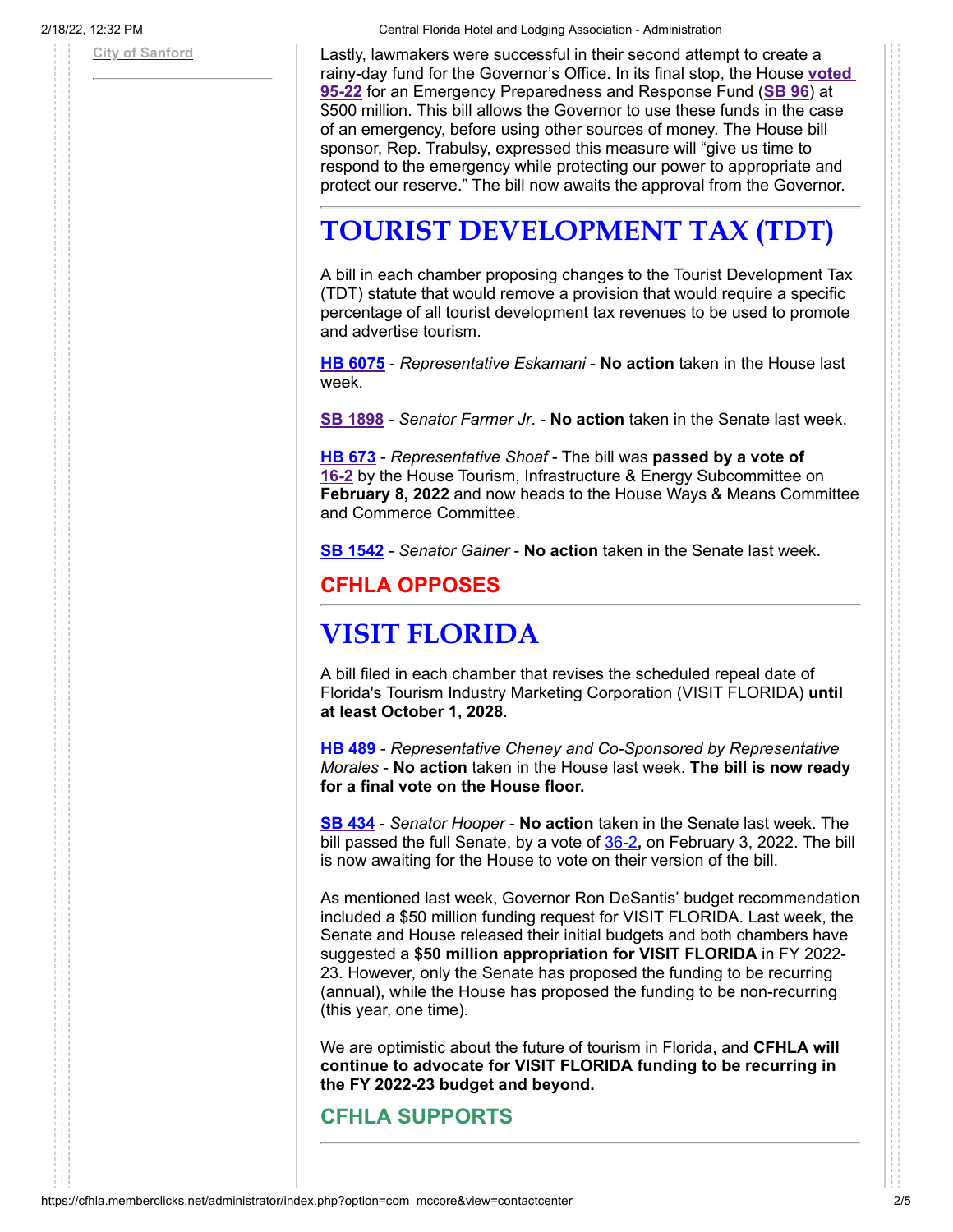# **VACATION RENTALS**

A bill in each chamber to require advertising platforms, such as **Airbnb** and **Vrbo**, to remit specified taxes imposed on some transactions. It also requires all licenses issued by the Division of Hotels & Restaurants of DBPR to be displayed conspicuously. Additionally, these bills would preempt regulation of vacation rentals to the State of Florida, which would prohibit local law, ordinance, or regulation from allowing or requiring inspections or licensing of public lodging establishments.

**HB [325](https://www.myfloridahouse.gov/Sections/Bills/billsdetail.aspx?BillId=73530&SessionId=93)** - *Representative Fischer and Co-Sponsored by Representative Morales* - **No action** taken in the House last week. The bill was passed by a vote of 10-6 in the Regulatory Reform Subcommittee on January 27th, and is now awaiting a hearing in the House Commerce and Ways & Means Committee.

**[SB 512](https://www.myfloridahouse.gov/Sections/Bills/billsdetail.aspx?BillId=73519&SessionId=93)** - *Senator Burgess* - **No action** taken in the Senate last week. The bill was passed by a vote of  $6-3$  in the Senate Community Affairs Committee on February 2, 2022. The bill has now been referred to the Senate Appropriations Committee for its final committee stop.

#### **CFHLA SUPPORTS**

# **DATA PRIVACY**

A priority of Governor DeSantis, this bill would allow consumers to control how their personal data is shared and sold.

[Last week, CFHLA joined several business groups in](https://cfhla.memberclicks.net/assets/TheInsider/2022/2.9.22%20Business%20Groups%20Opposition%20to%20HB%209.pdf) **a letter of opposition** to members of the House Commerce Committee opposing **[HB 9](https://www.myfloridahouse.gov/Sections/Bills/billsdetail.aspx?BillId=76556&SessionId=93)**, a bill relating to Consumer Data Privacy.

The bill sponsor, Rep. McFarland and proponents argue for the necessity of this proposal, mentioning consumers should have a say in sales for digital advertising or manipulation. Rep. McFarland did amend the bill last week and removed the opportunity for class action lawsuits. However, the business community is still concerned about the private cause of action clause, that we believe could allow for frivolous lawsuits.

CFHLA will continue to monitor this bill and oppose any legislation that would bring negative economic effects to the future of our state's economy.

**[HB 9](https://www.myfloridahouse.gov/Sections/Bills/billsdetail.aspx?BillId=76556&SessionId=93)** - *Representative McFarland* - The bill was **passed unanimously** by the House Commerce Committee on **February 10, 2022**. This bill **includes a private right of action clause that we oppose**. The bill has been referred to the Judiciary Committee.

**[SB 1864](https://flsenate.gov/Session/Bill/2022/1864)** - *Senator Bradley* - **No action** taken in the Senate last week. The bill was filed in the Florida Senate on January 7, 2022 and it has been referred to the Senate Commerce and Tourism Committee, the Senate Regulated Industries Committee and the Senate Rules Committee.

#### **CFHLA OPPOSES**

## **HUMAN TRAFFICKING**

A bill in each chamber, named the Human Trafficking Reduction Act, that proposes a slew of provisions, including a prohibition of hourly rate offerings at hotels and motels, seeks to raise Florida's criminal penalties,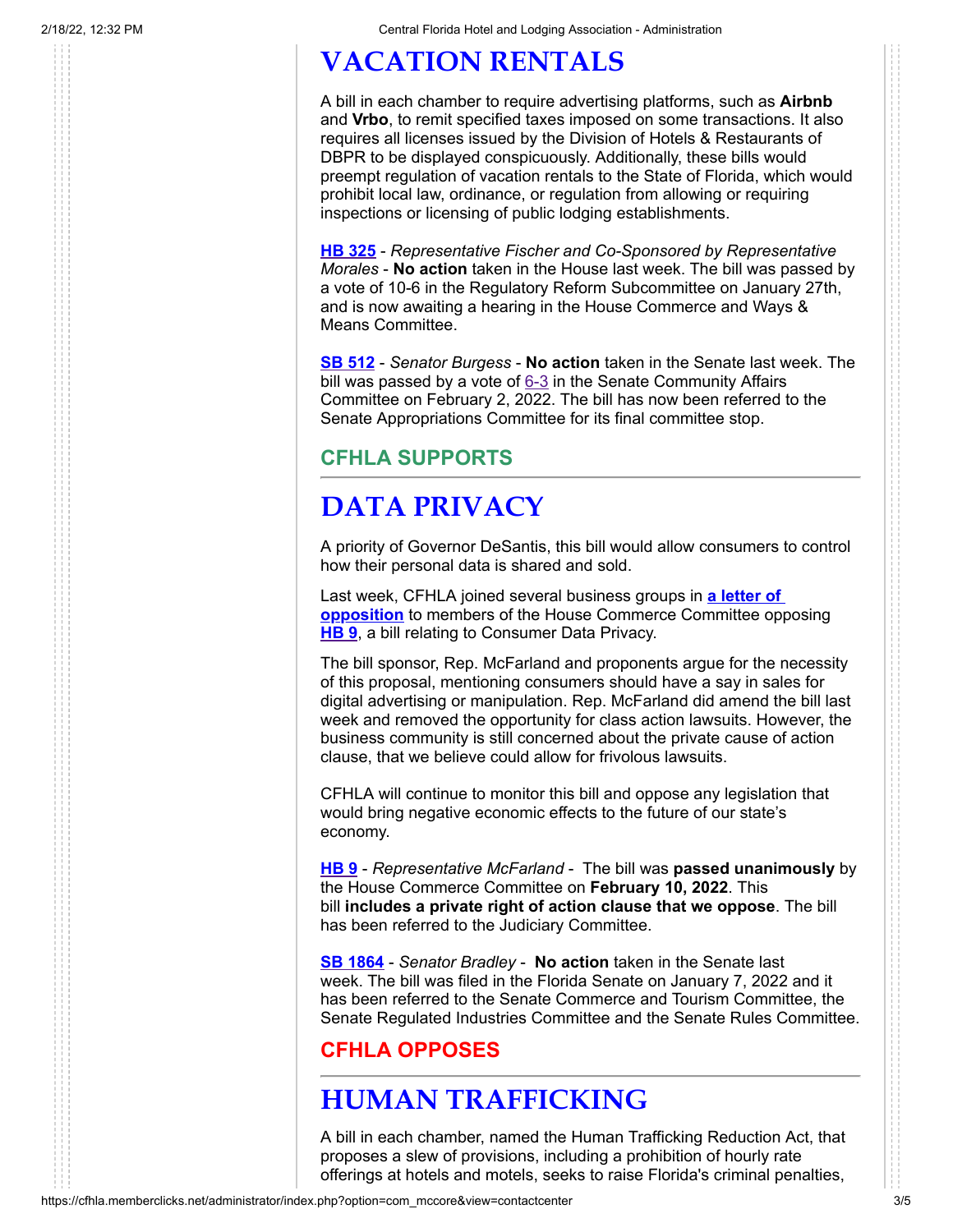2/18/22, 12:32 PM Central Florida Hotel and Lodging Association - Administration

and establishes a statewide human trafficking data repository at the University of South Florida. We are working with our legislators to ensure that the measures in this bill, if passed, are fair and tailored to meet their objectives.

**[HB 1439](https://www.myfloridahouse.gov/Sections/Bills/billsdetail.aspx?BillId=76458)** - *Representative Toledo* - The bill was **passed unanimously** by the House Judiciary Committee on **February 8, 2022. The bill is now ready for a final vote on the House floor.**

**[SB 1852](https://flsenate.gov/Session/Bill/2022/1852)** - *Senator Bradley* - The bill was **passed unanimously** by the Senate Regulated Industries Subcommittee on **February 8, 2022.** The bill has been referred to the Senate Commerce and Tourism Committee.

**CFHLA MONITORING**

# **FLORIDA TIMESHARE ACT**

A bill filed in each chamber that seeks to clarify and modernize several provisions in the **Florida Timeshare Act**. The bill includes beneficial revisions for owners' associations include the option for meetings to be held virtually, an exemption from current requirements to deliver notices to an owner's unit rather than address of record, clearer authority to act in an emergency, and streamlining the trustee foreclosure process to make it less time consuming. The proposal would also allow developers to deliver certain documents to purchasers electronically and clarify provisions regarding the delivery and filing of other required documents. These proposed changes would help bring the statute up to date relative to the current business model and available technology.

**[HB 575](https://www.myfloridahouse.gov/Sections/Bills/billsdetail.aspx?BillId=74164&SessionId=93)** - *Representative McClain* - **No action** taken in the House last week. The bill was passed unanimously by the House Regulatory Reform Subcommittee on February 3, 2022 and was referred to the House Civil Justice & Property Rights Subcommittee.

**[SB 1216](https://www.myfloridahouse.gov/Sections/Bills/billsdetail.aspx?BillId=75609&SessionId=93)** - *Senator Hutson* - **No action** by the Senate last week. The bill was passed unanimously by the Senate Regulated Industries Committee on January 25th, and is now awaiting a hearing in the Senate Community Affairs Committee.

### **CFHLA SUPPORTS**

## **DONATE**

**CFHLA MEMBERS** - Please consider making a donation of \$50 via the link below to the CFHLA PAC/PC. All contributions help CFHLA continue its efforts in supporting and endorsing Hospitality-Friendly candidates for local and state offices.



As a reminder, all CFHLA Board Members, PAC/PC Board Members, and ARC Board Members have committed to contributing \$100 to the CFHLA PAC/PC in 2022. If you are a part of one or more of these groups, please consider fulfilling your commitment today.

## **IN THE NEWS**